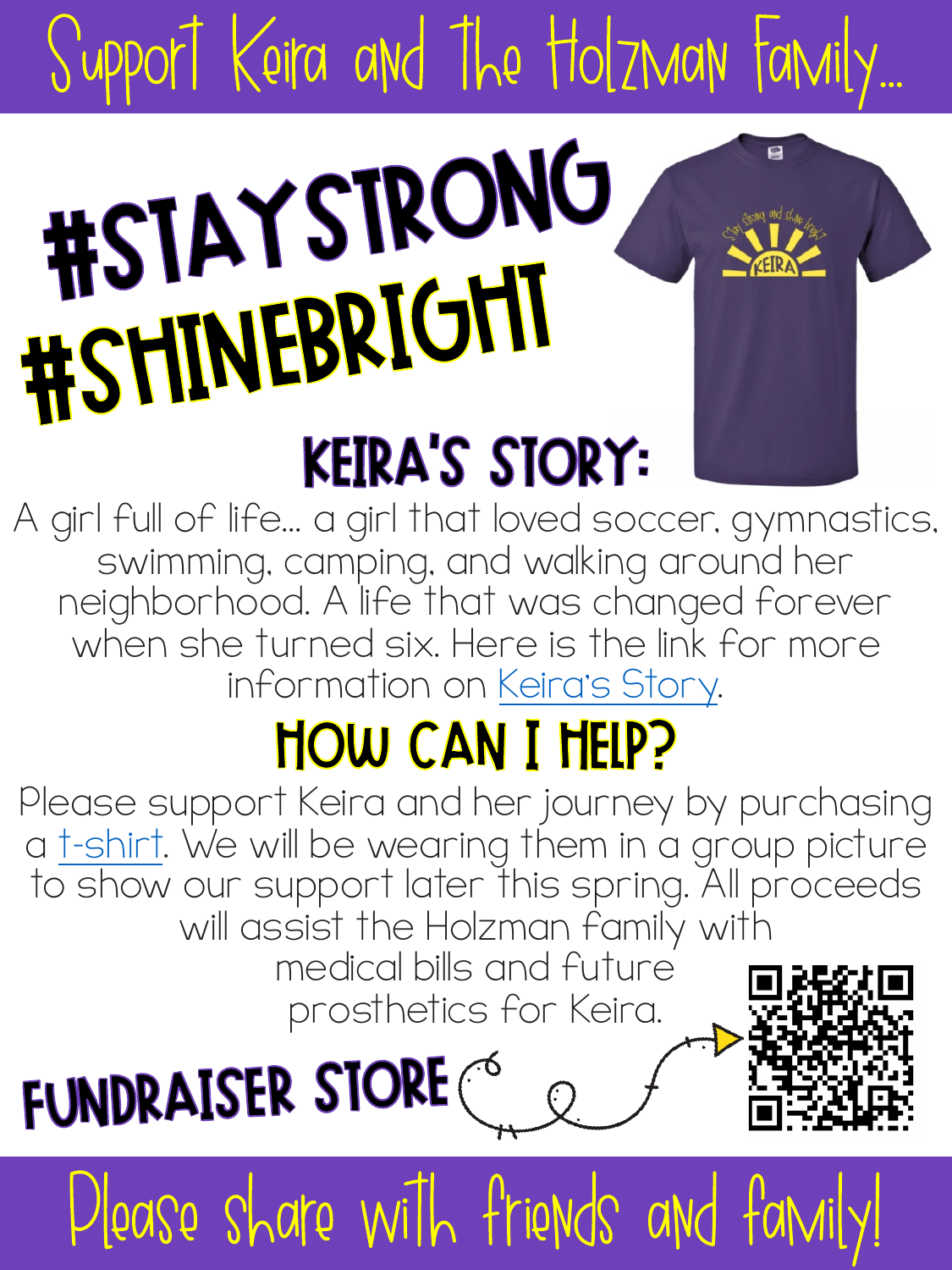A girl full of life...a girl that loved soccer, gymnastics, swimming, camping, and walking around the neighborhood… a life that was changed forever when she turned 6 years old.

## Keira's story

Keira came to us one day with her knee so swollen she could not bend it. We thought she fell and incurred an injury. We took her to the Dr. who ordered X-rays. When that didn't show any issues, we went for an MRI where we found out quickly that anesthesia made her very sick! Rainbow Babies was our main source of diagnostic testing at this point to try to figure out what was going on. It took a year for the Drs. at Rainbow's to diagnose Keira. We were told it was a vascular malformation similar to klippel trenaunay weber syndrome. We were told that what they thought Keira had was extremely rare and they have never seen a case like hers. We decided to go for a 2nd opinion.

We choose Cincinnati's Children's Hospital because they have one of the best vascular anomaly clinics in the nation. Here, we met Dr. Patel, Dr. McCarthy, and Dr. Sorger, as well as other Drs. in the Clinic. Dr. Patel shared that what Keira had was an arteriovenous malformation in her entire left extremity with a nitrous point in her knee joint and intertwined with her quad muscle, making it inoperable. Thus began a long 5 year treatment plan. Due to her condition, arterial blood was pulsating through her knee and not able to have a clear flow, causing blood pools and backups. This issue will eventually cause heart complications and we had to watch that very carefully with Echocardiograms and EKG's. Also due to her condition, her left leg grew faster than her right, causing gait, hip, and spine issues. We began physical therapy, Pain Clinic, a therapist, prescription compression tights, lifts in her shoes, and 2-3 surgeries a year to hopefully reduce pain and reroute blood flow. None of which seemed to be working. Her left foot started